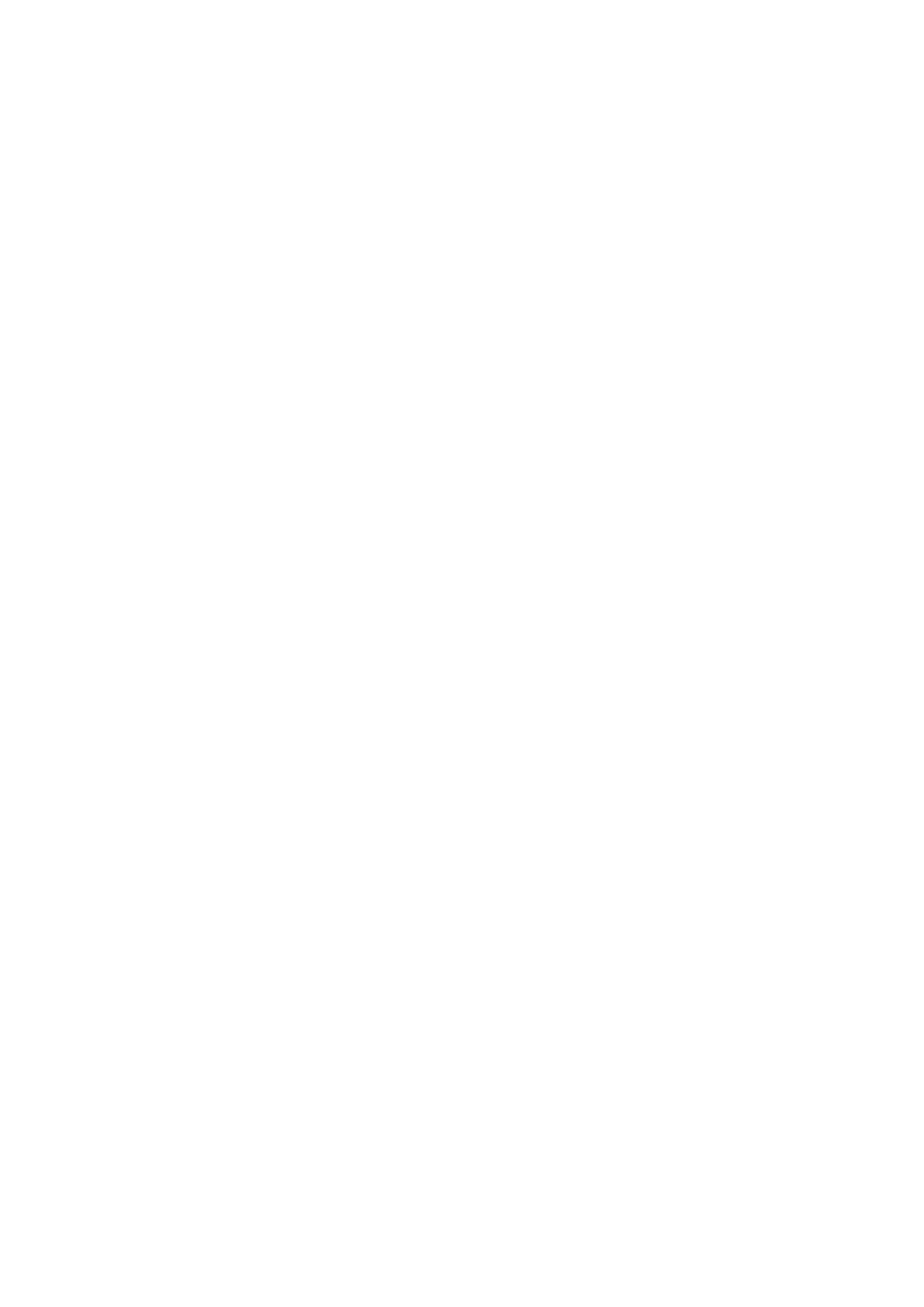# **Appendix 1**

.

## **Scotland Excel**

## **Internal Audit Service**

# **Summary of Internal Audit Reports issued**

| <b>Category</b>  | <b>Engagement</b>                        | <b>Assurance Rating</b> | <b>Recommendation Ratings</b> |           |                         |                               |
|------------------|------------------------------------------|-------------------------|-------------------------------|-----------|-------------------------|-------------------------------|
|                  |                                          |                         | <b>Critical</b>               | Important | Good<br><b>Practice</b> | <b>Service</b><br>Improvement |
| <b>Assurance</b> | <b>Contract Management</b><br>Tendering) | Substantial             |                               |           | ◠                       |                               |

| <b>Assurance Level</b>   |                                                                                                                                                                                                                                                                                                                                            |
|--------------------------|--------------------------------------------------------------------------------------------------------------------------------------------------------------------------------------------------------------------------------------------------------------------------------------------------------------------------------------------|
| Substantial Assurance    | There is a sound system of internal control designed to achieve the objectives of the area being reviewed.<br>The control processes tested are being consistently applied.                                                                                                                                                                 |
| Reasonable Assurance     | The internal control processes are generally satisfactory with some areas of weakness being identified that could<br>put some objectives of the area being reviewed at risk<br>There is evidence that the level of non-compliance with some of the control processes may put some of the<br>objectives of the area being reviewed at risk. |
| <b>Limited Assurance</b> | Weaknesses in the system of internal controls are such as to put the objectives of the area being reviewed at risk.<br>The level of non-compliance puts the objectives of the area being reviewed at risk.                                                                                                                                 |
| No Assurance             | Control processes are generally weak with significant risk to the achievement of the objectives of the areabeing<br>reviewed.<br>Significant non-compliance with control processes leaves the processes/systems open to error or abuse.                                                                                                    |

| Recommendation<br>Rating   |                                                                                                       |
|----------------------------|-------------------------------------------------------------------------------------------------------|
| <b>Service Improvement</b> | Implementation will improve the efficiency / housekeeping of the area under review.                   |
| <b>Good Practice</b>       | Implementation will contribute to the general effectiveness of control.                               |
| Important                  | Implementation will raise the level of assurance provided by the control system to acceptable levels. |
| <b>Critical</b>            | Addresses a significant risk, impacting on the objectives of the area under review.                   |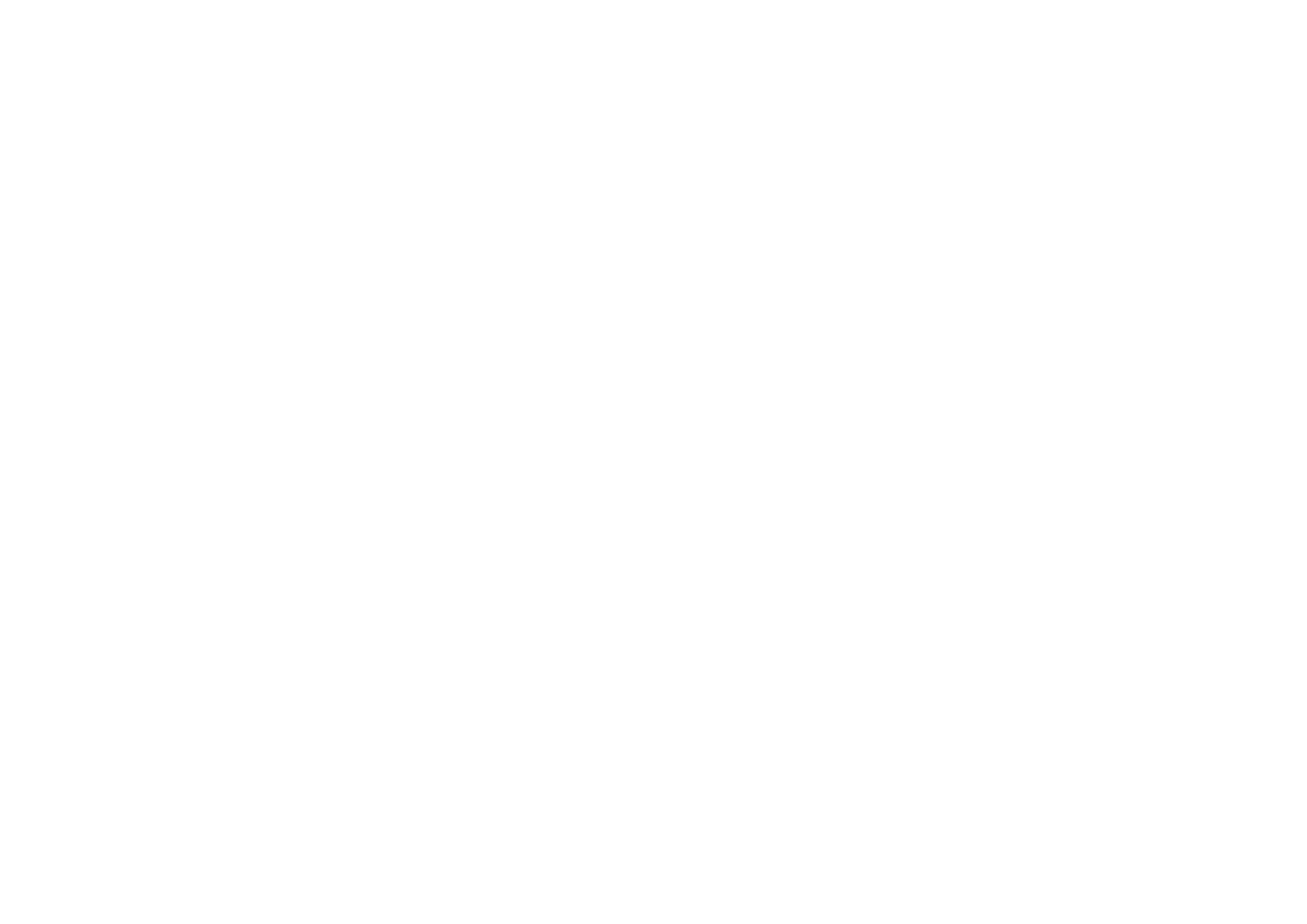

# Internal Audit Report

# Scotland Excel

# Contract Management (A0018/2018/001)

## **Tendering Arrangements Date: June 2018**

# **COMMITTEE SUMMARY**

## **Audit Objectives**

The objectives of the audit were to ensure that:

- Contract strategy documents have been prepared and approved and include the method for the tendering of the contract.;
- Contracts are advertised in line with internal procedures and relevant procurement legislation;
- Pre qualifying questionnaires (PQQ) are assessed on a consistent basis where utilised;
- Invitation to tender documents are authorised, and made available to all tenderers;
- Tender clarifications are dealt with fairly and consistently;
- Tenders are only opened after the tender closing date;
- Tender evaluation criteria and methodology for evaluation is set and evaluation panels are properly established, prior to tenders being opened;
- Tender negotiations are only undertaken when authorised, and outcomes are documented;
- All tender records are maintained in a manner that provides an adequate audit trail.

## **Audit Scope**

1. Interviewed the appropriate staff, evaluated the system in place for procurement/ tendering for 2 contracts and identified any possible improvements to the system. The contracts selected for testing were the Vehicle Parts and Energy Efficiency Contractors contracts.

2. Prepared a series of tests to ensure the tendering process is operating effectively and as described.

## **Key Audit Assurances**

1. Contract strategy documents were prepared and approved and included the tendering method for the two contracts tested.

2. The two contracts were advertised in line with internal procedures and relevant procurement legislation.

3. Invitation to Tenders were authorised, and made available to all tenderers.

- 4. Tenders were only opened after the tender closing date and were fairly evaluated.
- 5. Tender clarifications were consistent and there were no tender negotiations.